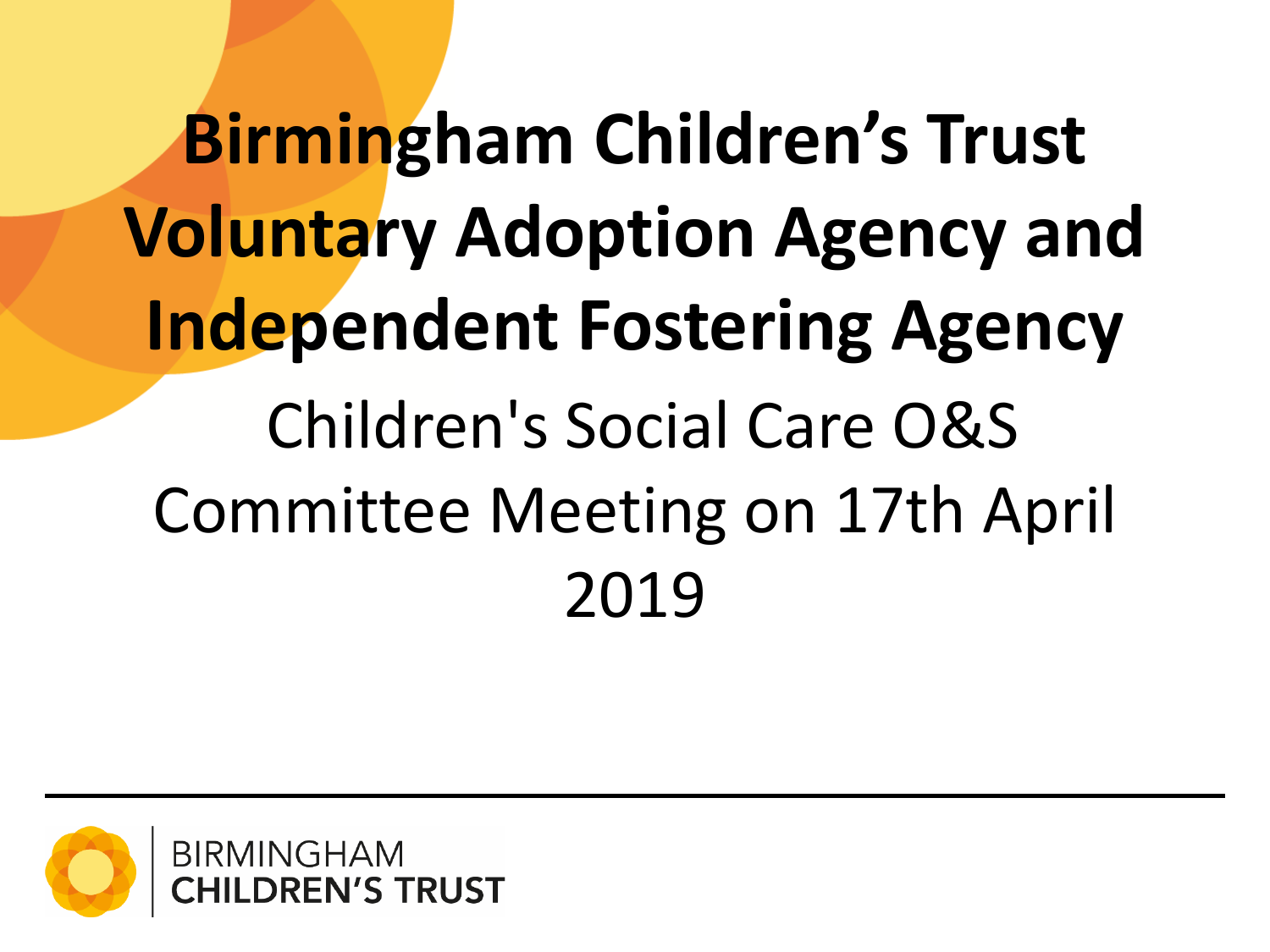## **Adoption Achievements**

- We have worked hard to establish a new service; we are 1 year old. Processes, policy, procedures and systems are settling in.
- We have suitably skilled and qualified responsible individual and registered managers in place.
- We have a well developed and nationally recognised adoption support service that includes clinical psychologists.
- We have robust assessment and matching systems evidenced by the low disruption rate.
- We have timeliness tracking systems for adopters.
- We have been timely in placing children with our adopters in 2018 (average 4 months).
- We use adopter and young people's feedback to improve service delivery.
- We have completed a redesign of the recruitment team/increased our reach to improve our recruitment of adopters.
- We have improved our adoption support plans.
- The Adoption panel is robust.

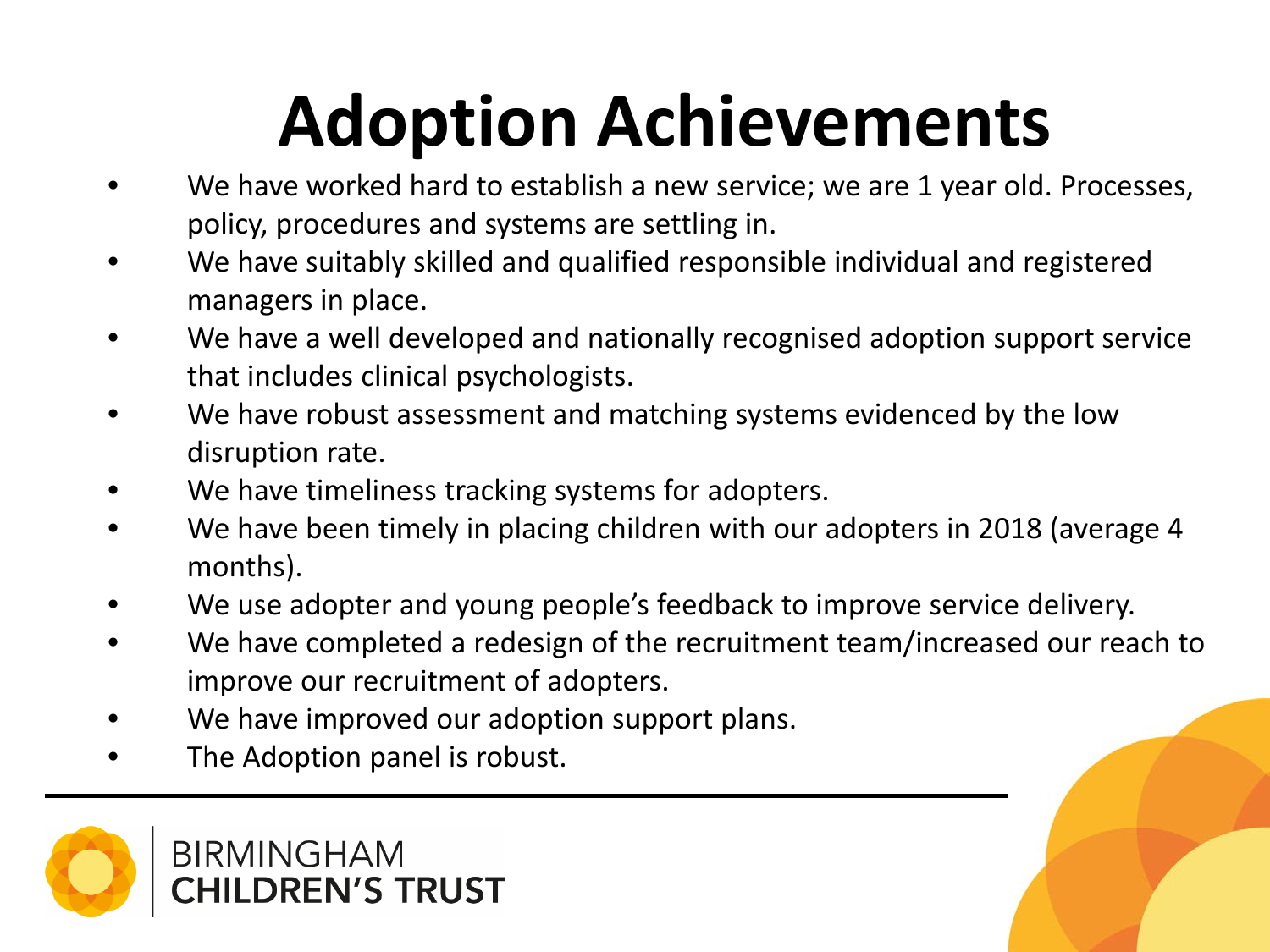# **Self evaluation of areas for improvement**

As a new service, we know that there are areas for improvement:

- We need to recruit a greater number of adopters from a diverse community.
- We need to recruit and approve an increased number of Early Permanence carers.
- We need to continue to improve our timescales for approval of adopters.
- We need to develop measures that tell us more about the effectiveness of our support for all of our adoption support families.

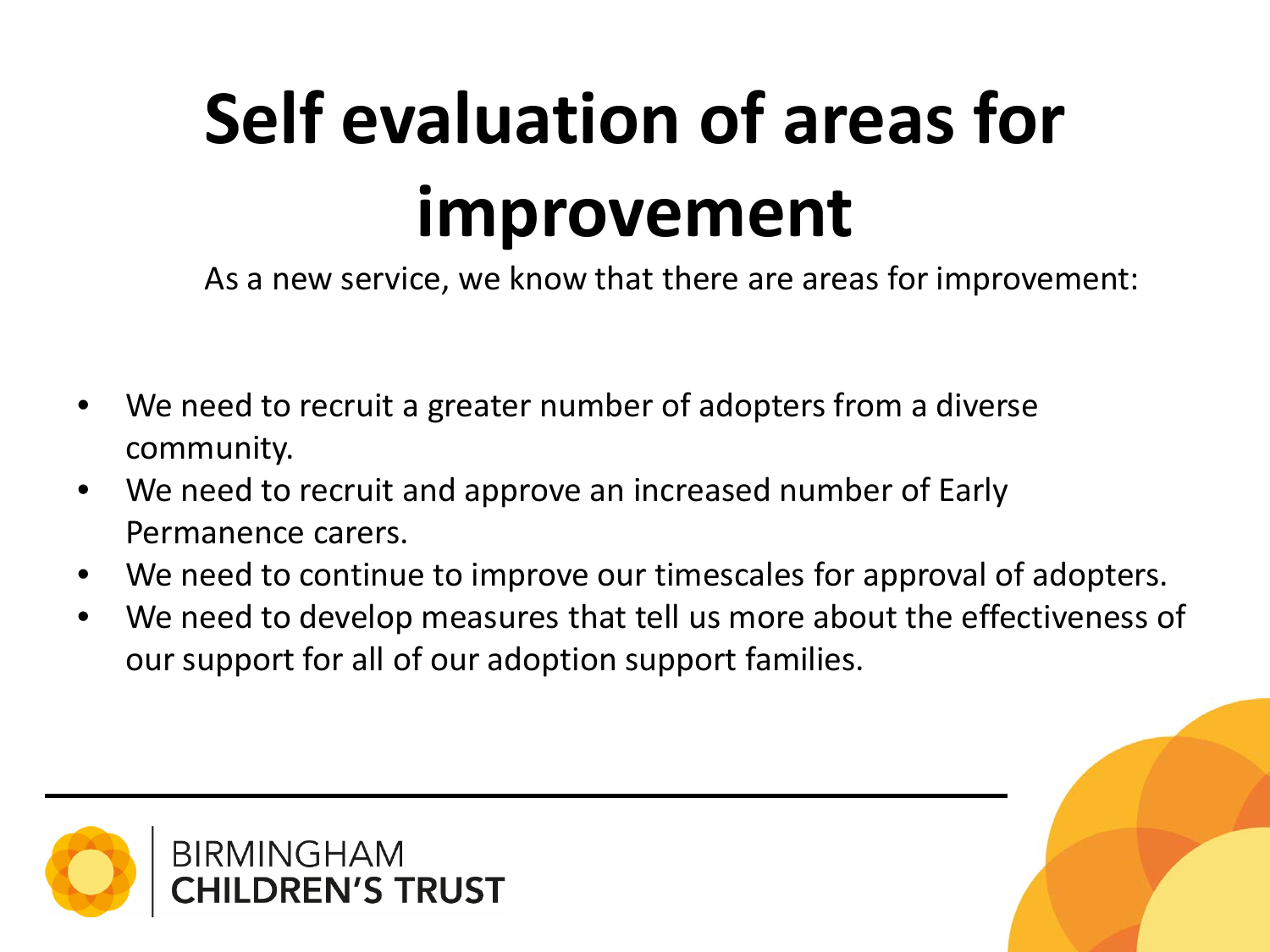### Main points from inspection

- Outcome of good overall.
- Highly skilled staff that are passionate and committed.
- Good recruitment, assessment, training and proactive support.
- Use of research.
- Innovative and inspirational leadership.
- Improvements needed with regard to information provided to adopters and contextual safeguarding.

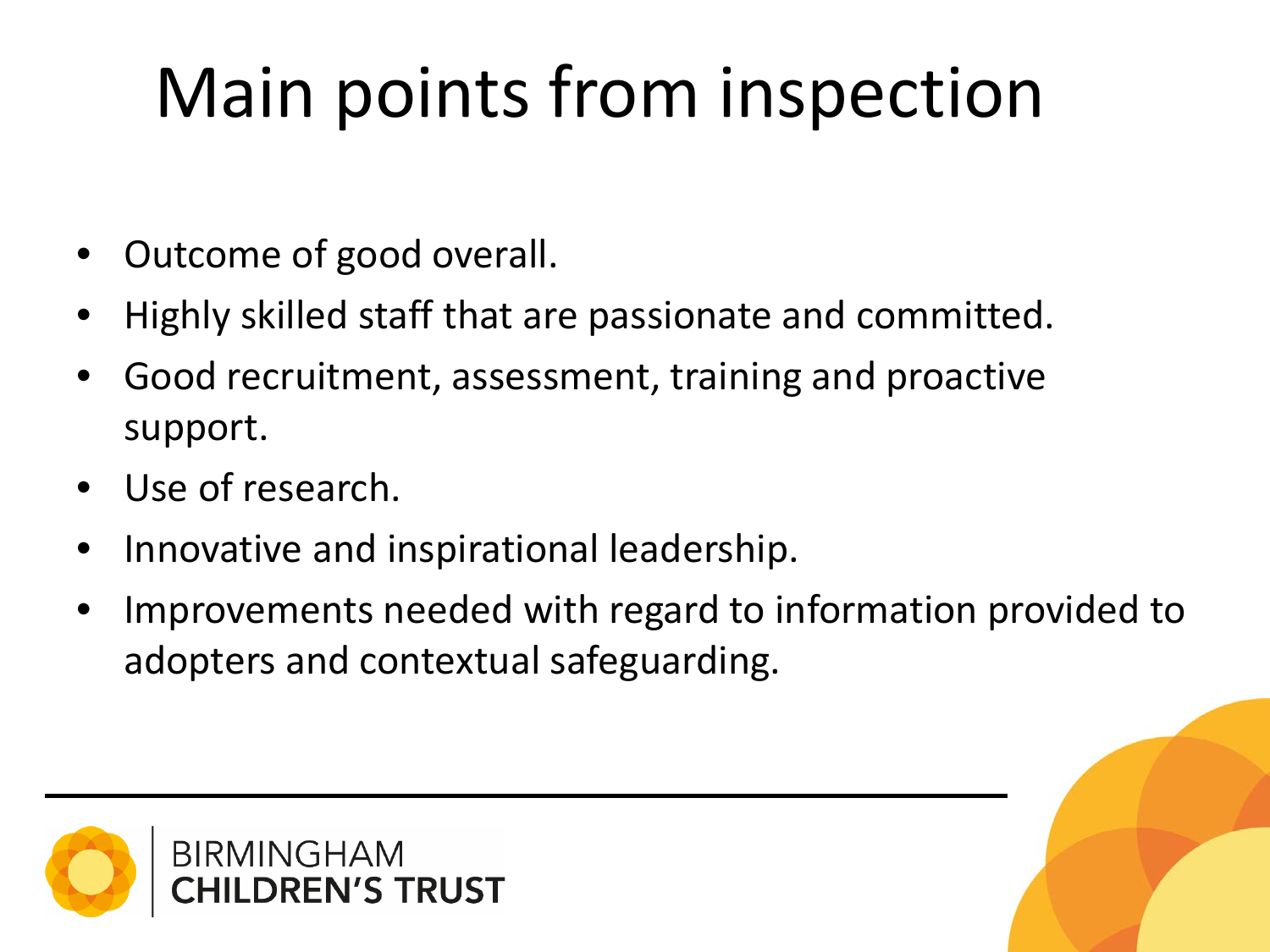### **Development Plan**

- Our overarching aims are to deliver timely services, improve sufficiency and continue to develop our support services.
- We are currently redesigning our approach to marketing and recruitment. This will result in a sufficient number of adopters.
- We are working with the DfE around the Regional Adoption Agency agenda.
- We are continuing to improve our staff skills through staff being trained in DDP1 as a minimum.
- Improve the information available pre and post adoption
- We are excited about the future as we develop and grow the service.

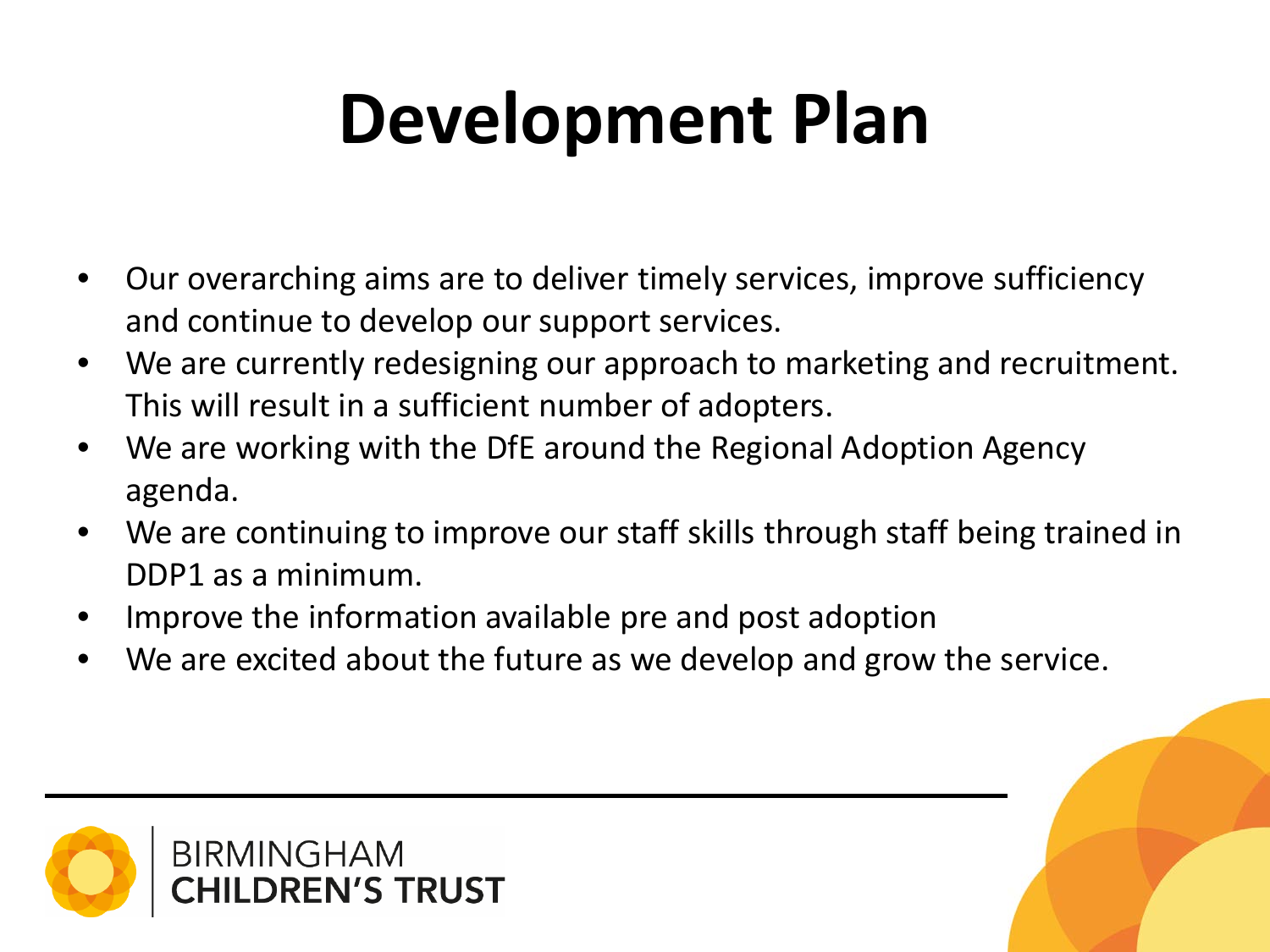#### **Fostering agency self evaluation of areas for improvement**

As a new Independent Fostering Agency, we know that there are areas for improvement:

- We need to recruit a greater number of foster carers from a diverse community.
- We need to ensure that our foster carer reviews are timely, and that assessments of carers' suitability to foster are much richer.
- More children in Birmingham should be placed with family and friends.
- We need to ensure that our family and friends carers always receive the training and support that they need.
- While we do monitor the effectiveness of our service, we need to further strengthen our learning to move our service into good.
- We need to ensure early identification of children who require a plan of long term foster care and actively "family find" to achieve timely permanence.

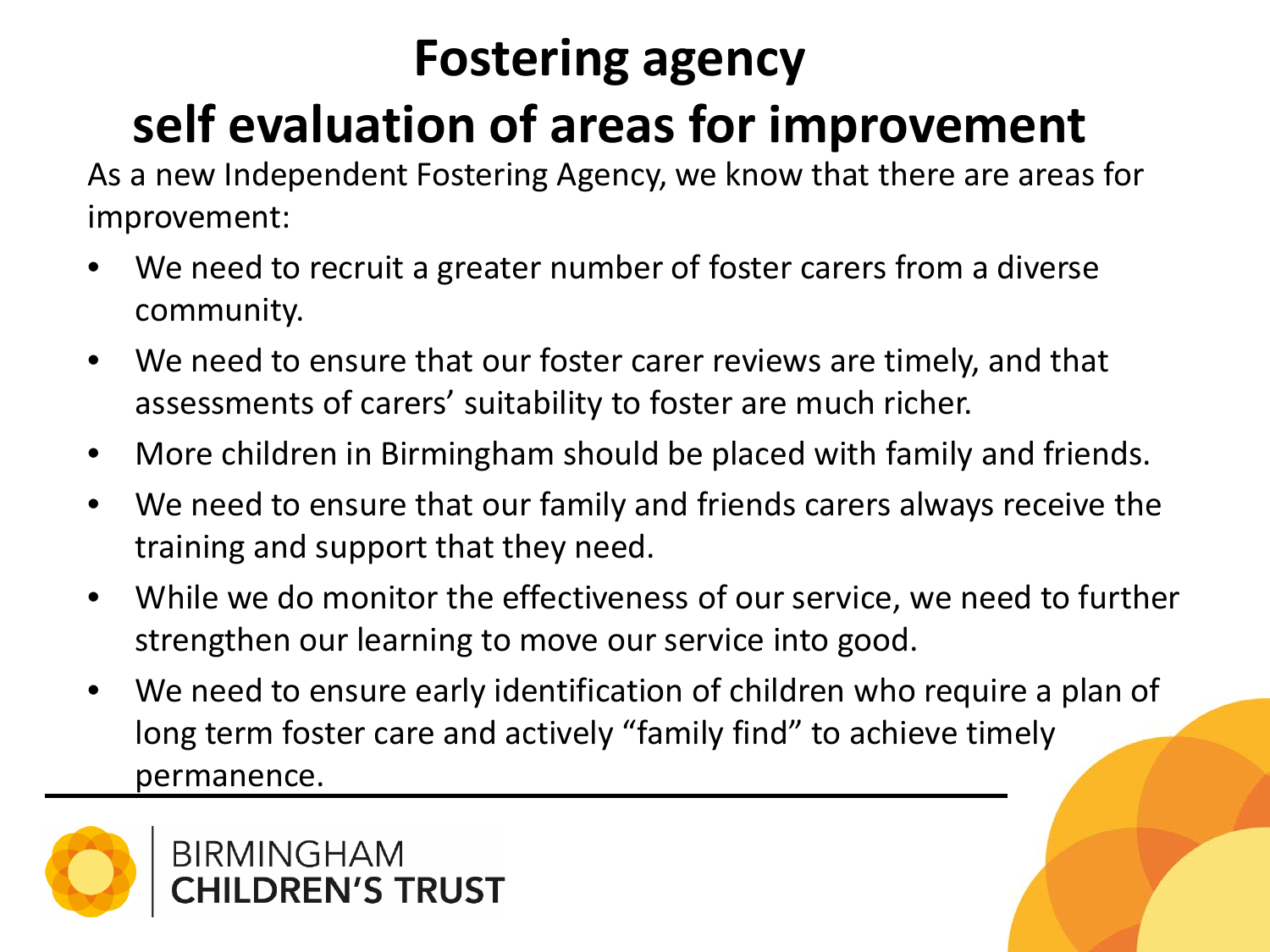#### **Achievements**

- We have worked hard to establish a new service; we are 1 year old. Processes, policy, procedures and systems are settling in.
- We have suitably skilled and qualified responsible individual and registered managers in place.
- We know our children well, we ensure their wishes and feelings are listened to.
- We work hard to support the day to day care of our children, many of whom are experiencing stability and achieving great things.
- We can provide evidence that our children are safeguarded.
- We support our carers in preparing children well for independence; we have high numbers of children staying put i.e. remaining with their foster carers after their 18<sup>th</sup> birthday.
- We listen to the views of children through a number of forums.
- Our children are well supported through the Therapeutic Emotional Support Service (TESS).
- We have improved our matching documents.
- The Fostering panel is robust.

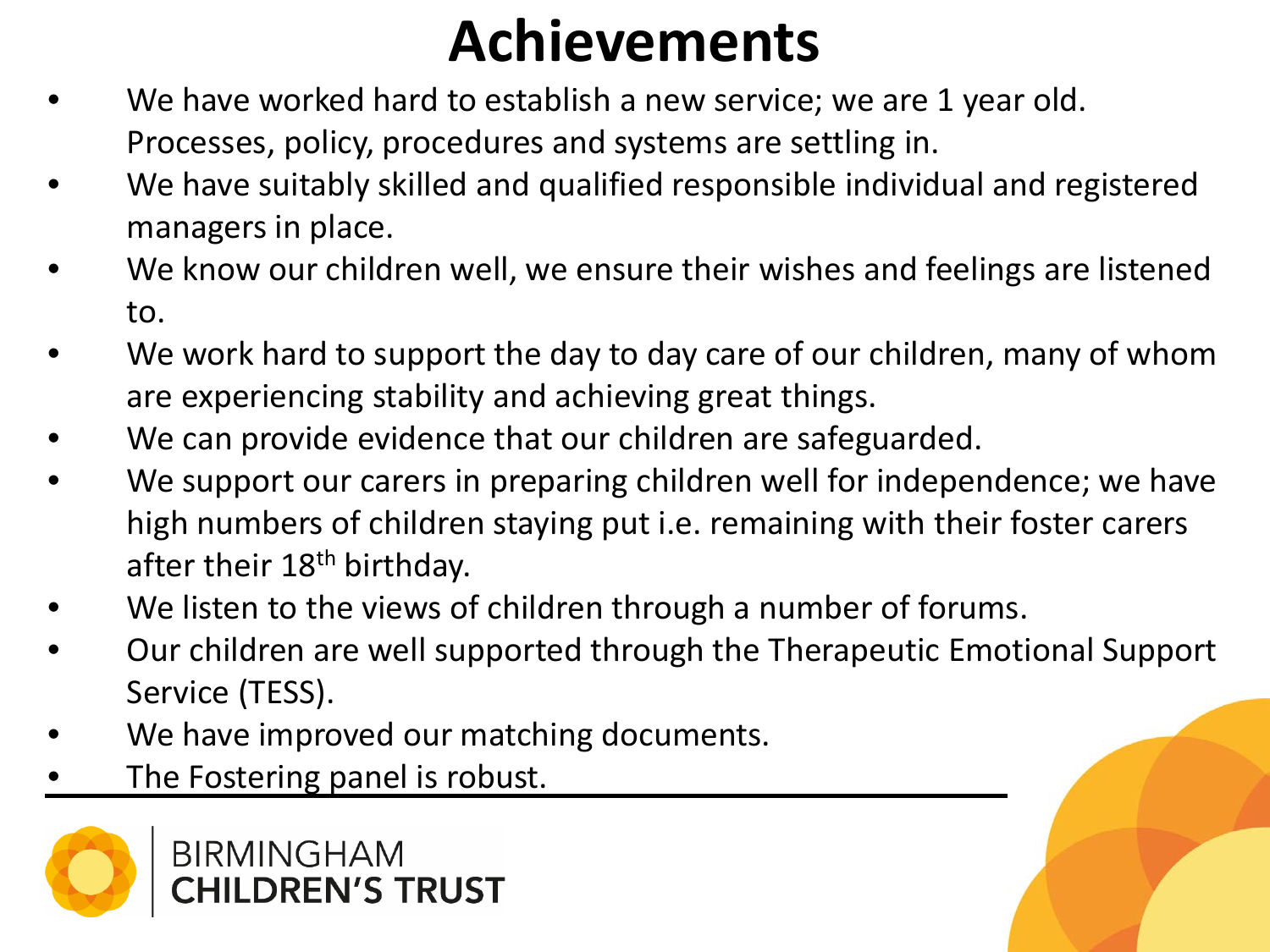### Main points from inspection

- Settled and secure placements.
- Good use of staying put.
- Enthusiastic staff.
- Well supported foster carers.
- Monitor the difference fostering makes.
- Plans for contact.
- Better quality of information for carers.
- Voice of the child.
- Improve reviews and training.